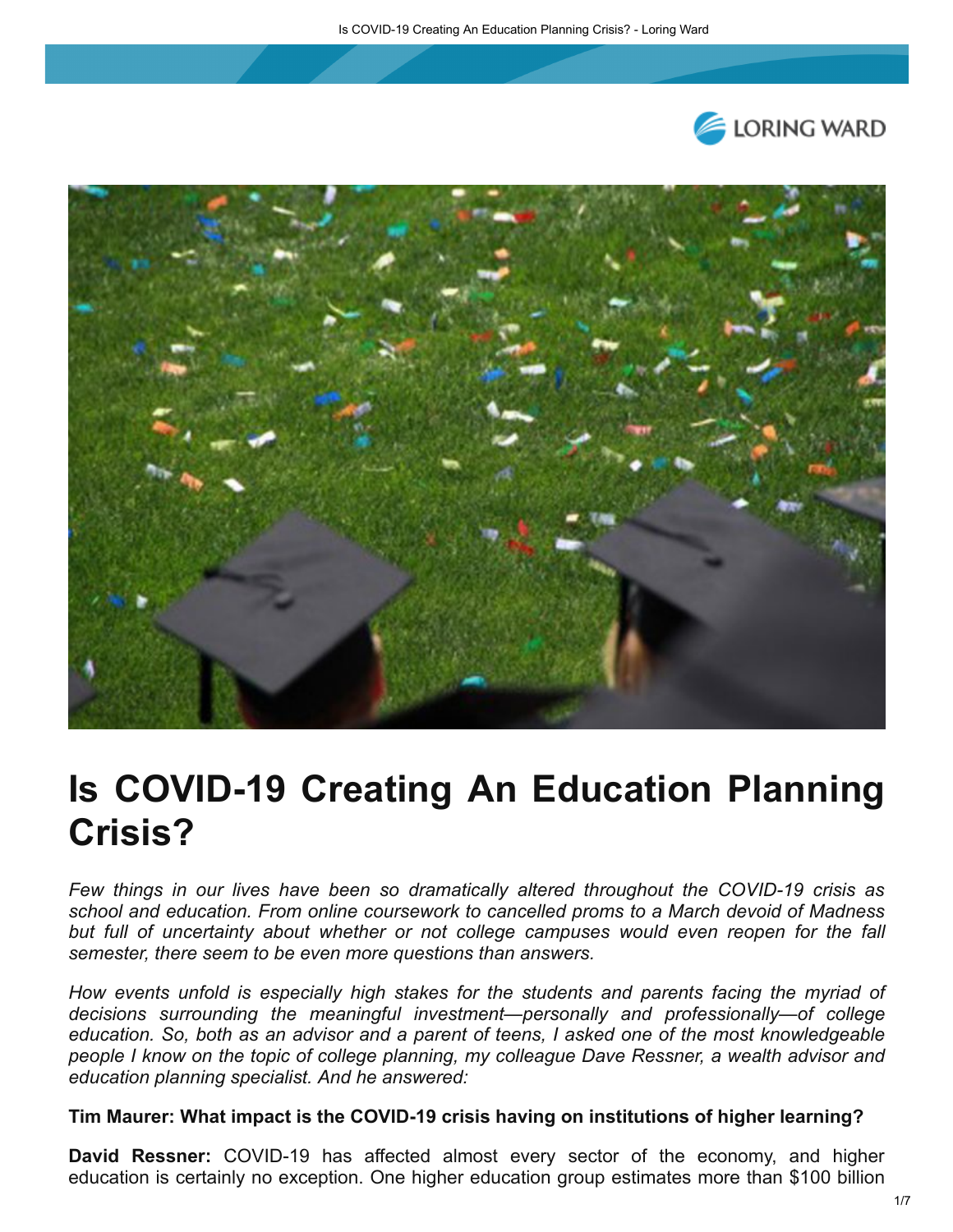in emergency response costs across the sector, and some schools are worried they won't be able survive this crisis.

## **Maurer: Are schools anticipating the prospect of not going back to campus in the fall?**

**Ressner:** With so many unknowns, it's impossible to predict what will happen this fall. However, in a March survey, 36% of college presidents thought this coming school year would be disrupted in some way—such as a later start or restrictions on the number of students on campus. Many schools have decided to go entirely online this summer.

## **Maurer: Families were already having a hard time affording college. Now, it will be even harder. More will be looking for aid at exactly a time when many schools can least afford to give aid.**

**Ressner:** Yes, even before COVID-19, household income had not kept up with tuition inflation. The National Association of College and University Business Officers does an annual study of private college tuition discounting, which is exactly the aid you're talking about. The average tuition discount across all private colleges is over 50%, so if a school's published tuition is \$40,000 the average student pays less than \$20,000, not including room, board and fees. Lately, that discount rate has been increasing by about 1% each year. Obviously, that can't continue. But even at today's level, discounting is helping bankrupt some schools. Between 2016 and 2019, more than 20 major private colleges closed their doors. And seven major public universities closed or merged with other schools.

If there's a silver lining, it's low interest rates. Student loan rates – the cost of borrowing – are expected to fall to record low levels. We'll know more in July when those rates are set. And I would add that many planners recommend taking advantage of federal loans called Direct Loans every year. Again, their rates will be low, repayment terms are very flexible, and they are use-it-or-lose-it. What I mean is that if you pass on the freshman year loan, you can't borrow those dollars in later years. Over the course of four years, most students can borrow up to \$27,000 in Direct Loans. Of course, if you need to borrow more than that, there are other options, but the Direct Loan is so good that it likely should be everyone's first choice for borrowing. All you have to do to get it is complete the financial aid application called the FAFSA.

## **Maurer: How can you appeal for more financial aid if one or both parents' livelihoods have been adversely affected by the COVID-19 crisis?**

**Ressner:** Even before COVID-19, families experienced job losses, illnesses, divorces and other financial problems, so there already is an appeal process. That process is usually called Professional Judgement. If your child plans to go to college this fall and your financial situation today is worse than when you completed the financial aid application, then you're a candidate for Professional Judgment. In most years, such reviews are rare, but this year, more families will likely file for Professional Judgment.

Mark Kantrowitz wrote a very helpful book on this topic. Not surprisingly, it's called "How to Appeal for More College Financial Aid." I highly recommend it. On a related note, the same process can be used even when your financial situation has not changed. The success rate varies, but it can be worth asking, especially at moderately and less-selective private colleges—where tuition discounting is most common. If your child was accepted by two similar schools—schools that may often compete against each other for students—and the out-of-pocket cost at one school is more than the other, you can ask the more costly school to reconsider its aid award. Schools are ranked based on something called yield. That is, the percentage of admitted students who actually attend a school. The higher a school's yield, the better. So, if giving a family an additional \$5,000 per year, for example, will get the student to attend, some schools are happy to do that to boost their yield.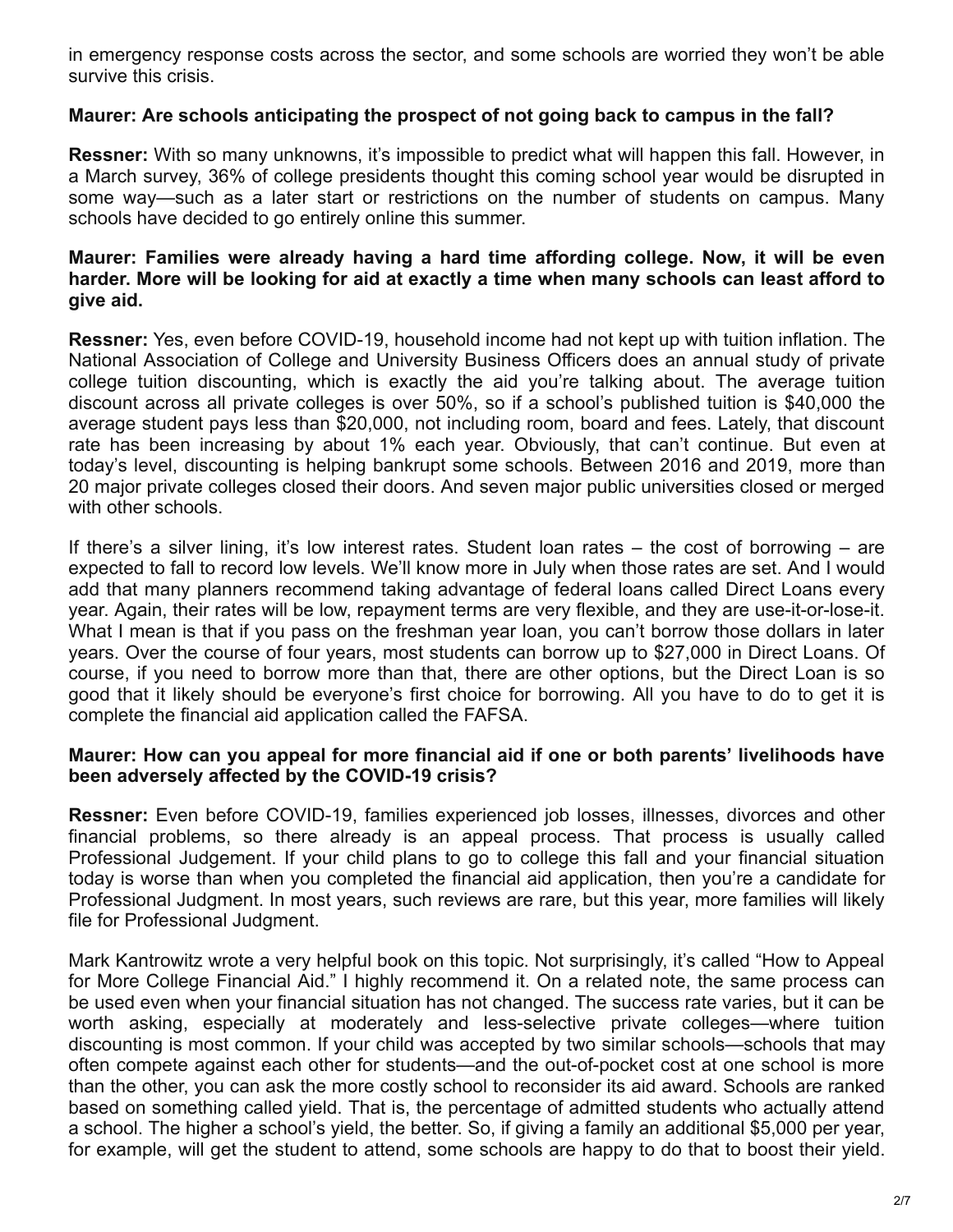This works best at schools where the student is among the top 25% of applicants, based on test scores and GPA, which can be found at a great website called [CollegeData.com](https://www.collegedata.com/).

#### **Maurer: How about the CARES Act? Were there any provisions in that massive stimulus plan to help students, students' families, and/or colleges?**

**Ressner:** Many provisions in the CARES Act apply to those who have already graduated and are repaying student loans. But \$14 billion was allocated to schools and current students for things like emergency food, housing and transportation. It's worth noting that in a letter to Congress, more than 40 higher education groups estimated the actual need to be closer to \$60 billion.

### **Maurer: Is the impact being felt more at private schools than public schools?**

**Ressner:** I think it is fair to say that COVID-19 poses more challenges to private colleges than public universities. Even so, public universities are definitely suffering major cutbacks in state funding. Earlier this year, the University of Missouri learned that its funding will be cut by about 8%, and I'm sure other states are not far behind. Having said that, private colleges were facing many challenges before COVID-19, and those challenges are just magnified by the virus.

For many private colleges, the most common problem was—and still is—that their main source of revenue is tuition, but their enrollments have declined. So, like I said earlier, to attract students, many colleges were heavily discounting their tuition, but only about 100 schools have endowments large enough to make up the difference. And more than 1,000 schools say that have no endowment at all. Those schools and many others are playing a game that just is not sustainable.

Now that the effects of COVID-19 are being felt, enrollment will probably fall even further. In fact, a recent poll confirms this. It found 9% of students who had planned to attend college this fall are strongly reconsidering that plan. And that number is expected to rise, as the poll was completed in mid-March when the COVID-19 crisis was just beginning. Groups representing colleges and universities predict a 15% drop in enrollment this fall. Either way, the pool of college students will probably shrink.

Of course, this crisis is evolving quickly, so a lot can change, but the drop in enrollment before COVID-19 was a clear trend that is expected to continue until at least 2030. Ironically, people think that it's difficult to get into college. While that is true at the most selective schools, literally hundreds of other fine schools don't fill their freshman classes each year because—across all colleges—there are just more seats than there are students. Before COVID-19, if students were willing to consider colleges outside of the most elite, they likely could find schools that would welcome them—often with generous financial aid, especially for high-achieving students. That's probably still true, but I'm sure COVID-19 will lead some schools to re-evaluate their aid policies.

In addition to declining enrollments, it's no surprise that COVID-19 has resulted in declining endowments, too. Of course, this won't hurt schools that didn't have an endowment in the first place, but it could tip the scales for schools that have been barely surviving on their endowment income. In fact, a recent article in the Harvard newspaper said, COVID-19 has put that school in a "grave financial situation." Now before all this began, Harvard's endowment was well over \$40 billion—the largest college endowment in the U.S. So, if Harvard's situation is "grave," then no one is safe.

#### **Maurer: Could schools struggle enough to maintain cash flow that their very viability could be questioned?**

**Ressner:** Absolutely. Every school now faces challenges.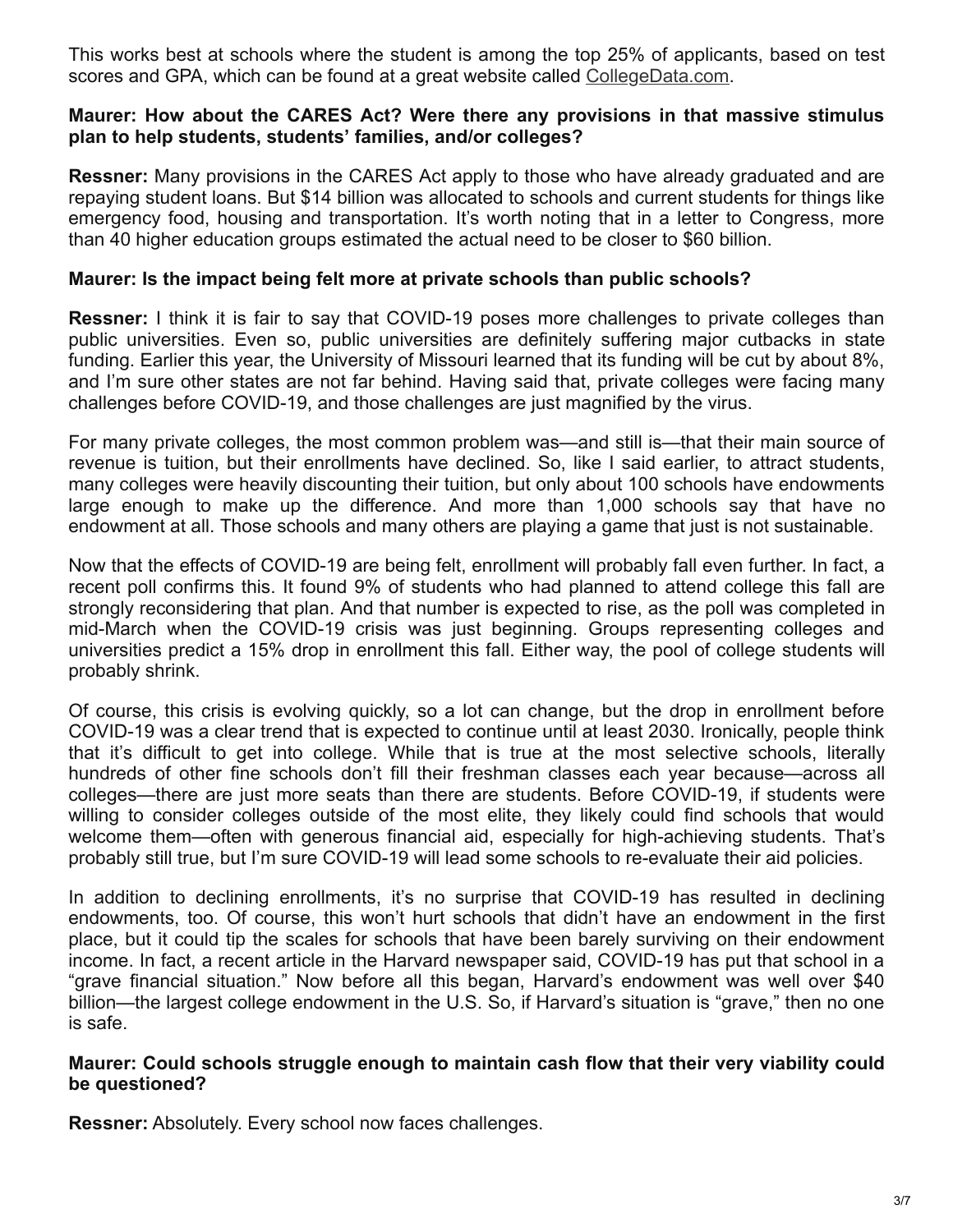Let's look at an example. The University of Wisconsin said it expects COVID-19 to cost \$100 million—mostly the result of room and board refunds. And that figure assumes students will return to campus this summer and fall, which is far from a sure thing. As we discussed earlier, the federal government recently approved a \$14 billion relief package. Wisconsin expects to receive about \$19 million, half of which must go to students. So, while the relief dollars are huge, the losses are expected to be much bigger.

Even before COVID-19, Fitch and Standard & Poor's rating agencies reported negative outlooks for the higher education sector. Moody's had issued a stable rating late last year, then quickly revised it to negative after COVID-19 struck.

In addition to the challenges we've already discussed, Fitch predicted lower international student enrollment due to immigration policies before COVID-19. Now, travel restrictions will compound that problem. That hurts schools because international students tend to pay full price—effectively subsidizing American students. Fitch also expects fewer U.S. students to attend public schools outside their home states. Many state schools depend heavily on non-resident tuition that is often double the in-state rate.

And even if a school does not close, it could be forced to cut programs to survive.

## **Maurer: How can families discern the viability of their school of choice?**

**Ressner:** There are many sources of information, but you have to know where to look. Just like governments, colleges often issue bonds to finance projects, and those bonds are rated according the financial strength of the school. If you can find such reports, you can see how financially strong a school is.

Although the colleges that most students attend are tax-exempt, all tax-exempt organizations must file a form with the IRS. That form, called the 990, contains a lot of financial information.

For example, the 990 contains the value of the school's endowment. To support operations, it's common for schools to withdraw 4%-5% from their endowments each year. If they withdraw much more, that could be a red flag. You can also compare a school's income and expenses to see if they're running a surplus or deficit. According to Moody's, 25% of schools have been running annual deficits in recent years.

Last November, *Forbes* [analyzed](https://www.forbes.com/sites/cartercoudriet/2019/11/27/how-fit-is-your-school-the-methodology-behind-forbes-2019-college-financial-health-grades/#53b2abb261c4) the financial health of about 900 private colleges. More than 600 schools were rated C or D.

A website called [College Viability](https://collegeviability.com/) is a good resource.

And especially for private colleges, I would be wary of schools with declining enrollment, rapid tuition increases, and/or high debt payments.

Some of this information is available in the 990, but some of it can be difficult to find. If you can't find it, ask. Ask each school you're considering. If they're not willing to tell you, that's a bad sign.

Finally, it's important to understand that, even if your school does not close, there are many reasons you want it to be financially strong. One of the dirty little secrets of college financial aid is that some schools give less aid to students after freshman year. So, you choose your school—at least in part—based on the cost, but then you find out sophomore year that the next three years are going to cost more than you thought. The website [CollegeData.com](https://www.collegedata.com/) has some information on this, but those numbers are just averages. After you receive your acceptances and aid notices, I recommend that families explicitly ask: Is there any reason I should not expect this level of aid all four years? One more thing to keep in mind is graduation rate. The four-year graduation rate at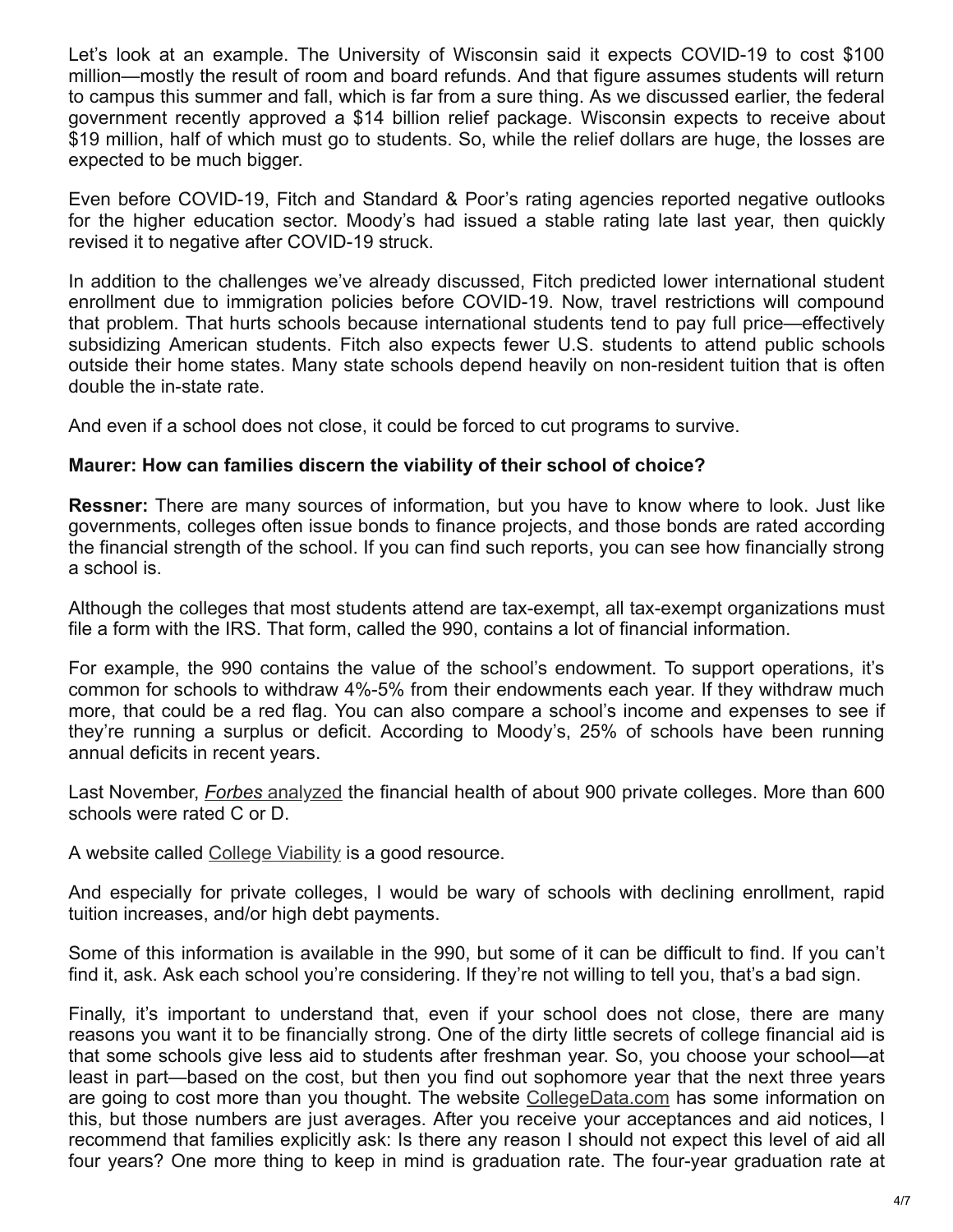many schools is dismal. And it's often not the students' fault. It's often due to insufficient class offerings. If you budgeted for four years, but have to pay for five, that can be devastating. So, make sure you consider graduation rate when choosing a school.

#### **Maurer: The COVID-19 crisis is affecting just about everything and everyone, including prospective college students and their parents. One of the points of discussion recently has been the notion of a gap year. What exactly is a gap year, and who should be considering one?**

**Ressner:** A gap year is time between high school and college that someone spends on something other than education—for example, work, volunteering, travel, etc. The benefits of a gap year include strengthening credentials, exploring interests, or maybe just maturing a bit before investing a lot of time and money in college. For example, Harvard reports that about 100 of its accepted freshmen postpone enrollment each year to pursue a gap year.

The process is pretty simple. Apply to colleges as you normally would. Get accepted. Pick the one you want to attend. Then request to defer your enrollment for a year. However, be aware that not all schools permit this. I recommend students ask in advance if they're considering a gap year.

Middlebury College in Vermont is one school that supports gap years. In fact, Middlebury's website contains a long list of programs and resources. But a gap year doesn't have to be organized or sanctioned. All you need is passion for a job, internship or other activity.

Before COVID-19, gap years were increasing in popularity, but I suspect we will see even more students choosing that path this fall, especially if the virus has not been eliminated and if many schools might still be online. In fact, a recent poll confirms this. According to it, 6% of collegebound students are strongly considering a gap year this fall.

Of course, a gap year does not eliminate the possibility of contracting COVID-19, especially if your plans include working or volunteering in a group of people. And frankly, with unemployment so high now, paid work might be difficult to find. So even gap year plans might have to be adjusted.

### **Maurer: Following the financial crisis of 2008-2009, it became evident that a number of 529 plan sponsors had been too aggressive in some of their portfolio models, such that accounts designed to pay for education in the relative near term experienced serious declines. How is the performance of 529 plans holding up in the face of coronavirus-driven market declines?**

**Ressner:** Yes, many people thought their age-based investment options would prevent losses if their child was near college age, but many of those portfolios contained a lot of stocks—even for high school seniors. Some plans have just one age-based investment track, while others have three tracks—conservative, moderate and aggressive. As you can imagine, many aggressive tracks hold stocks well past age 18. Today, in examples of three commonly used plans—Utah, Missouri and New York—an 18-year-old participant in those aggressive portfolios would have 20- 30% in stocks.

But here's what makes it even more confusing. Most 529 plans have names for each age-based investment. For example, at age 18, a participant in Missouri's aggressive age-based track would be invested in the "conservative" portfolio. In isolation, the portfolio is conservative, but not if someone needs every penny in the next year. So, it's important to look under the hood and see what you're actually invested in.

## **Maurer: So, what to do if your child just graduated high school and your college fund has lost money recently?**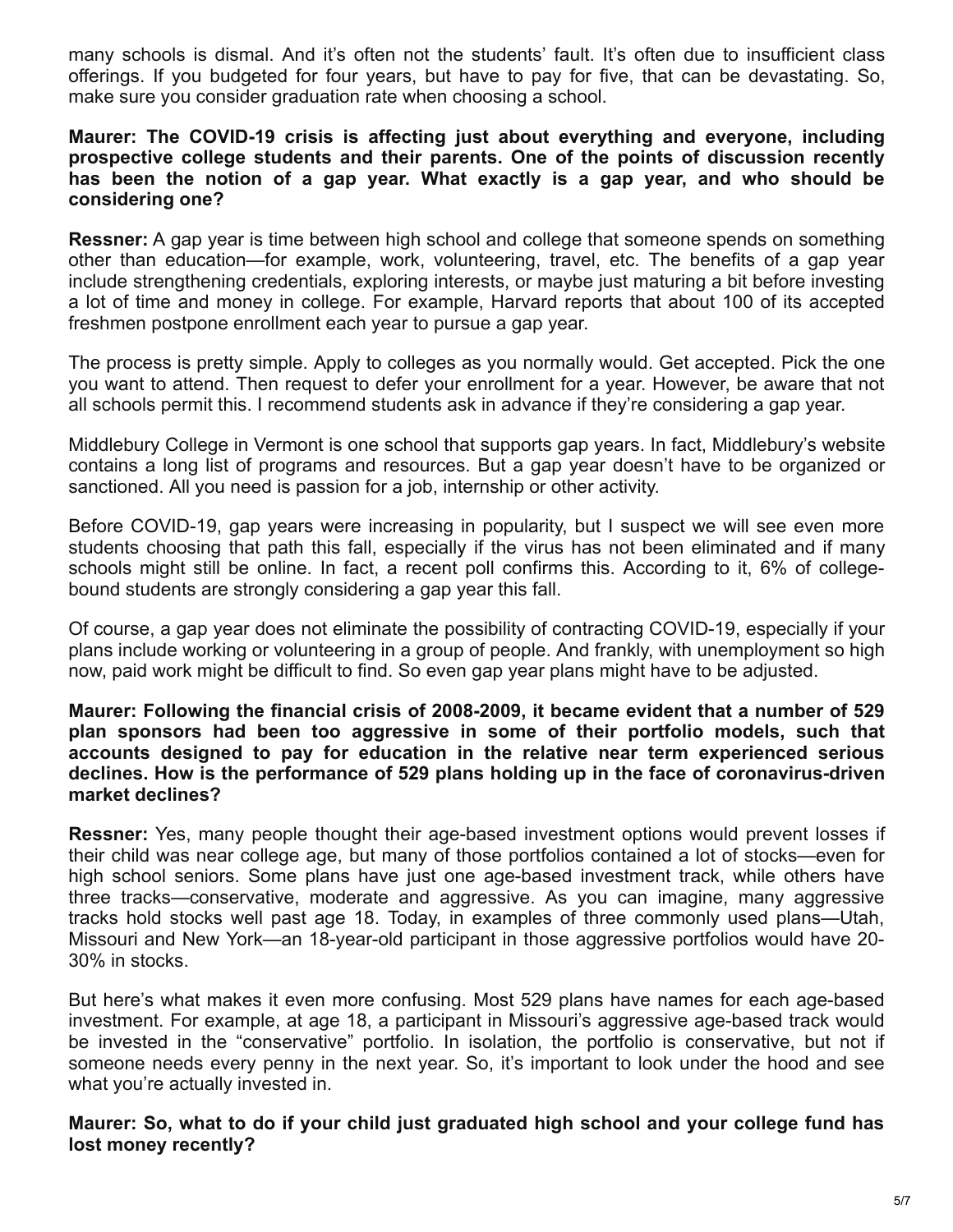**Ressner:** If the losses are too much for you, you might consider reducing your risk. And to parents of younger children, I would say to double check their plan's risk level.

People not invested in age-based portfolios have what are called static portfolios because they do not change as the child ages. Their college fund could have been decimated if they were taking too much risk. If so, I recommend a few options. Of course, I don't know what you hold, but if you believe your investments will recover, you could continue to hold them until your child's sophomore year or later. Then use other funds or loans to pay for the first year or two. As we discussed earlier, it is likely that student loan interest rates will be lower, so borrowing may cost less than ever. And COVID-19 has led many students to reconsider their college plans—attending a less expensive school, postponing college for a year, or even living at home while attending college. In fact, some families are considering these options even if their 529 plan investments have held up, especially if family income has suffered due to COVID-19 or if classes will still be online this fall.

#### **Maurer: Many parents are facing a cash crunch and may feel the need to take money from their 529 college savings plans to pay for elementary or high school expenses. Is that allowed?**

**Ressner:** This trips up a lot of people. Federal law permits that, but 12 states do not: California, Colorado, Hawaii, Illinois, Michigan, Minnesota, Montana, Nebraska, New Mexico, New York, Oregon and Vermont.

And this is not governed by the 529 plan. It's governed by the state where you pay taxes. So, if you live in one of the 38 states that complies with federal law, then you ARE allowed to withdraw up to \$10,000 per year per child for K-12 tuition. Tuition only.

On a related note, many current students have received refunds for unused room and board fees. If those fees were paid from a 529 account, the refund can be put back into the same account within 60 days. Otherwise, the refund will be considered non-qualified and subject to income tax and a 10% penalty, but only on the growth, not the entire amount.

*As you can see, the COVID-19 crisis has created an education crisis of sorts that is likely to have an impact on students, parents, and the schools that serve them. As students and parents, we don't have control over many of these factors, but hopefully this interview helps you discern what you can.*

[For more on taking control of education planning for your household, read](https://www.forbes.com/sites/timmaurer/2012/05/31/the-non-conformists-4-step-education-savings-plan/#759fec0f5918) The Non-Conformist's 4-Step Education Savings Plan.

A version of this commentary [originally appeared April 24, 2020 on Forbes.com.](https://www.forbes.com/sites/timmaurer/2020/04/24/is-covid-19-creating-an-education-planning-crisis/#11d33e3bcbab)

*Important disclosure: By clicking on any of the links above, you acknowledge that they are solely for your convenience, and do not necessarily imply any affiliation, sponsorship, endorsements or representations whatsoever by us regarding third-party websites. We are not responsible for the content, availability or privacy policies of these sites, and shall not be responsible liable for any information, opinions, advice products, or services available on or through them.*

*The information presented here is not specific to any individual's personal circumstances. To the extent that this material concerns tax matters, it is not intended to be used, and cannot be used, by a taxpayer for the purposes of avoiding penalties that may be imposed by law. Each taxpayer should seek independent advice from a tax professional based on his or her individual circumstances. 3145417/DOFU 6-2020*